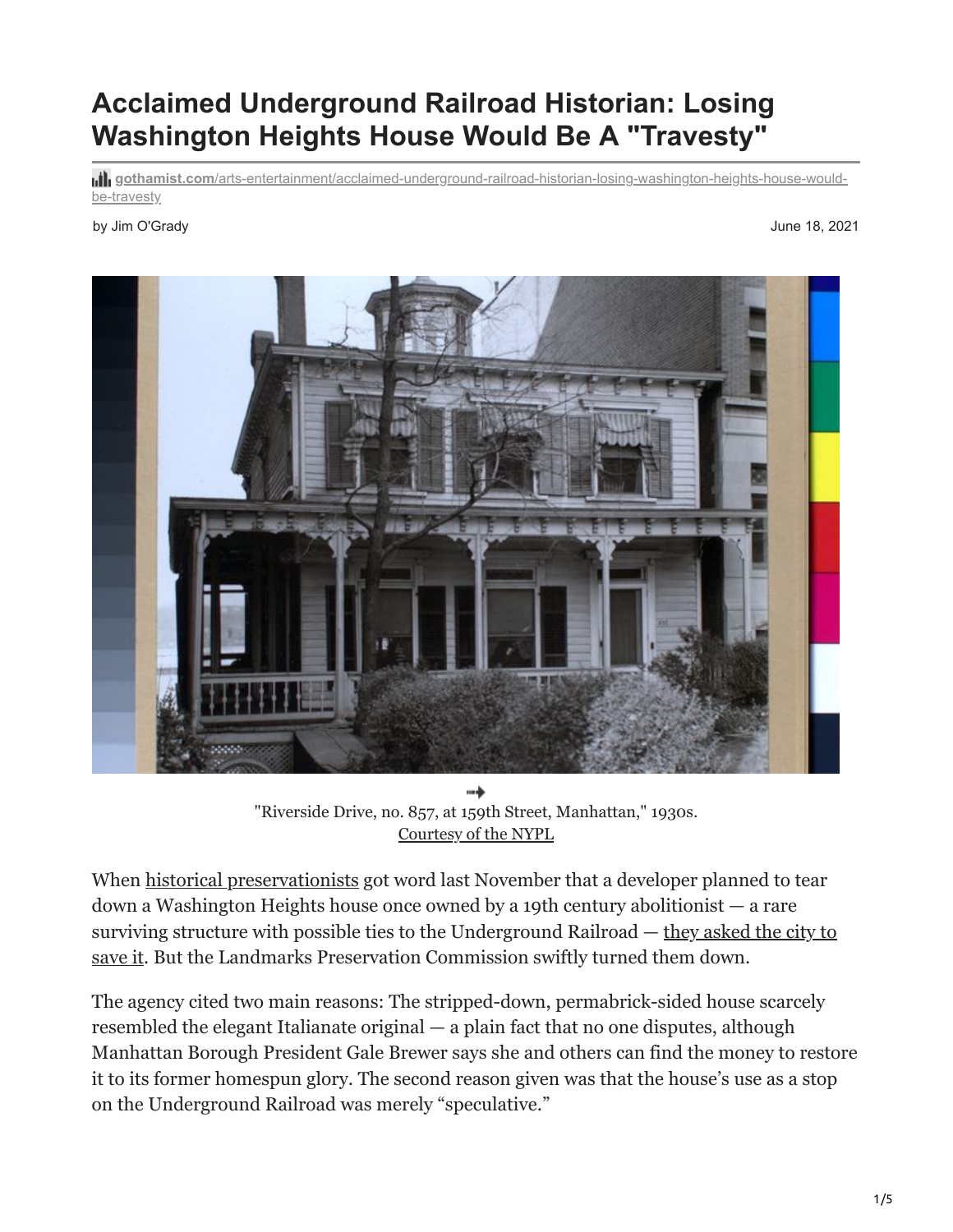Now comes [Fergus Bordewich](http://www.fergusbordewich.com/fergus.html), author of *[Bound for Canaan,](https://www.harpercollins.com/products/bound-for-canaan-fergus-bordewich?variant=32207809216546)* a definitive work on the Underground Railroad, with a message for the Landmarks Preservation Commission: *Not so fast.* Bordewich has proffered [a pointed statement](https://5cb3a867-6c21-43d9-9c72-b7c93eeb4230.filesusr.com/ugd/9a9a68_d71f4d20fb2b444fa84821cc01310db6.pdf) in support of preserving the site, which reads in part:

At the very least, further historical study is urgently called for. Destruction of the surviving building would be a travesty, and an irreparable loss to a city which has a very poor record of preserving sites related to Black and abolitionist history.

The Landmarks Preservation Commission fired back in an email to Gothamist:

LPC disagrees with Mr. Bordewich's characterization of the preservation of New York City's African American history. While more can and should be done, since its earliest years, the Commission has been designating places related to the city's African American heritage. (See our story map, Preserving Significant Places of Black History.) And it continues to advance designations related to New York City's long and varied African American history.

The LPC's email cites the [Harriet and Thomas Truesdell House](https://gothamist.com/news/city-landmarks-downtown-brooklyn-rowhouse-believed-be-underground-railroad-stop) in Brooklyn as an example of a property recently landmarked for its connection to abolitionists who are believed to have used their home as a refuge for those fleeing slavery. The Truedell House is one of 17 landmarked sites [related to abolitionism and Underground Railroad history in New York,](https://storymaps.arcgis.com/stories/69963f59071f4ecca36e19a4a64f875c) out of more than 37,000 landmarked structures.

Bordewich pointed out in a recent [Wall Street Journal essay](https://www.wsj.com/articles/the-underground-railroad-was-no-fantasy-11622825048) that the Underground Railroad tends to be "saturated with myth" and that claims about it should be carefully considered. "For generations, tales of hidden tunnels, exotic hiding places, cryptic codes and secret maps abounded," Bordewich writes. "These were usually the invention of white Americans who turned vague local stories into romantic sagas of kindly whites rescuing faceless blacks who were incapable of helping themselves."

But he insists that this is not the case with Dennis Harris, the white abolitionist minister who owned the two-story house between 1852 and 1854, and built a nearby dock for steamboats plying the Hudson River, a common route for escapees fleeing north. "Harris's involvement in the Underground Railroad is well-documented," Bordewich writes in his statement. "The comparative isolation of Harris's Washington Heights properties argues for their utility as a protected, easily guarded waystation for fugitives who needed to be gotten quickly out of lower Manhattan." In the Wall Street Journal essay, he adds that Harris is a sterling example of "a dynamic partnership between blacks both free and enslaved and whites."

Gothamist reached Fergus Bordewich at his home in San Francisco, where he's working on a book about the Ku Klux Klan, and asked him to fill out the story of the Underground Railroad in New York. His remarks have been lightly edited and condensed for clarity.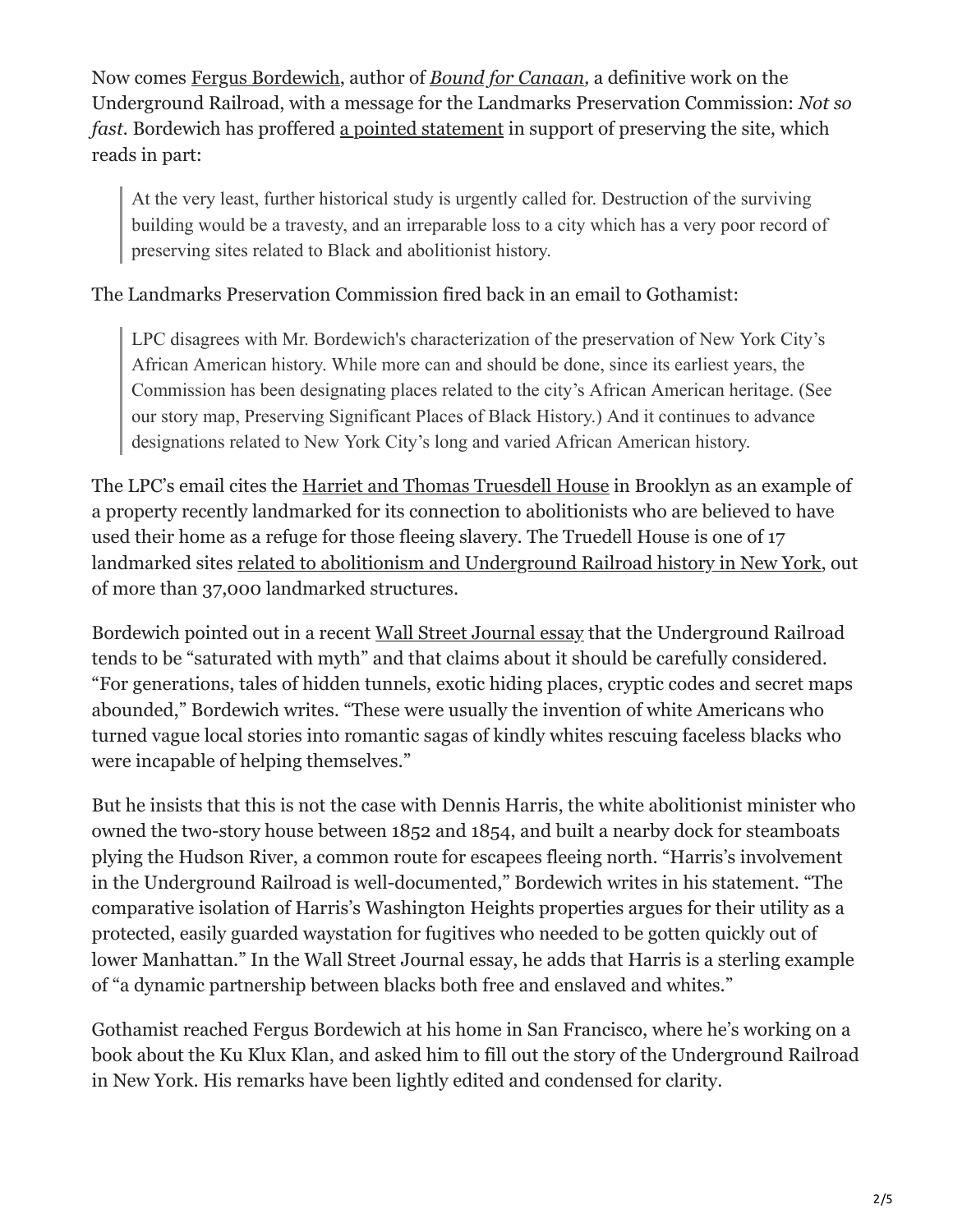**GOTHAMIST: The current owner of 857 Riverside Drive is a development company with [plans to knock it down](https://gothamist.com/arts-entertainment/lawmakers-push-landmarking-possible-underground-railroad-site-riverside-drive) and replace it with a 13-story residential tower, which they have the right to do. Why should the city Landmarks Preservation Commission protect it instead?** 

BORDEWICH: New York is a dynamic city. Always has been. It builds to tear down and then build another way. I'm from New York and I understand that. But the extremely scanty remains of Black history and the Black presence in New York are, frankly, an embarrassment. The Landmarks Preservation Commission should be embarrassed.



→

Elected officials and activists gathered in Washington Heights last week to call for the landmarking of 857 Riverside Drive in February 2021 Jim O'Grady / Gothamist

# **How active was the Underground Railroad in New York City in the mid-19th century?**

The Underground Railroad was significant to New York in a very particular way. The city was hostile, generally speaking, to abolitionism. Nonetheless many, many, freedom seekers traveling north came through New York City. They moved up the coast on the Hudson River,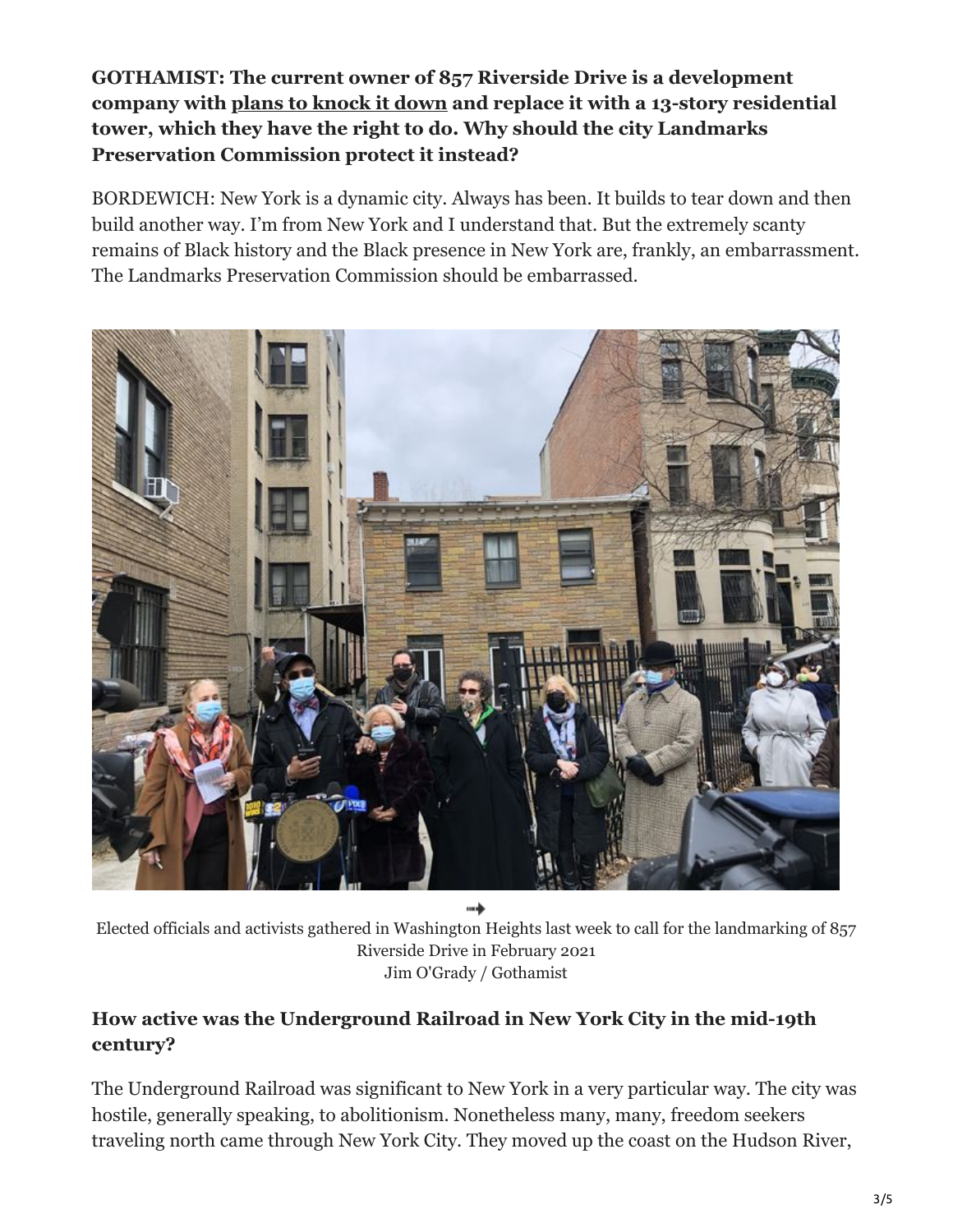all of them bending to points west and further north, and in some cases to New England.

As a trans-shipment point, New York City was really significant. However, the atmosphere at that time and place was politically hostile to anti-slavery work and particularly to the Underground Railroad. So to be involved with it required an aggressive defiance of the law on behalf of assisting fugitives.

#### **Why is documentation of that defiance hard to come by?**

The Underground Railroad was actually quite open in upstate New York, especially west of Albany, where it wasn't very underground at all. But that was not true in the city, where it was not unknown but comparatively secret. That makes it harder to find evidence.

# **Is that also true for 857 Riverside Drive?**

This is a rare and potentially important Underground Railroad related site. I'm choosing my words carefully because its use in the Underground Railroad is not yet proven. It's circumstantial but persuasive. The preservationists have made a very good case for the original owner, Dennis Harris. It's a much better case than people in some other parts of the country have had to make in order to preserve buildings.

# **Why is Dennis Harris important to the story?**

Primarily, it's that Dennis Harris was a significant figure in the Underground Railroad. He was not a casual participant but somebody clearly recognized in his time as risking his security, his reputation, and perhaps his safety to assist in underground activity. His activity in Lower Manhattan is documented.

# **But then he moved to Upper Manhattan in the 1850s and built this house. That's when documentation of his activity drops off.**

But it is highly probable that a man who was so committed to abolition would have continued his engagement. It's particularly interesting and significant that his properties in Upper Manhattan are right on the Hudson River. That's important because a vast majority of freedom seekers who were coming north out of New York City were sent up the river in steamboats. They didn't walk all the way to Albany. People have that notion but it's a myth. They went by boat, which was much faster and much safer. You could be in Albany in a couple of hours on a steamboat and bypass the Hudson Valley, which on the whole was hostile to anti-slavery for political reasons. It was not a friendly region for African-Americans or for fugitive slaves.

The main artery of the Underground Railroad was New York City to Albany. At least one steamboat company based in Albany was owned by abolitionists, and they were known to be ferrying people north from the city — there's documented evidence of that. Underground